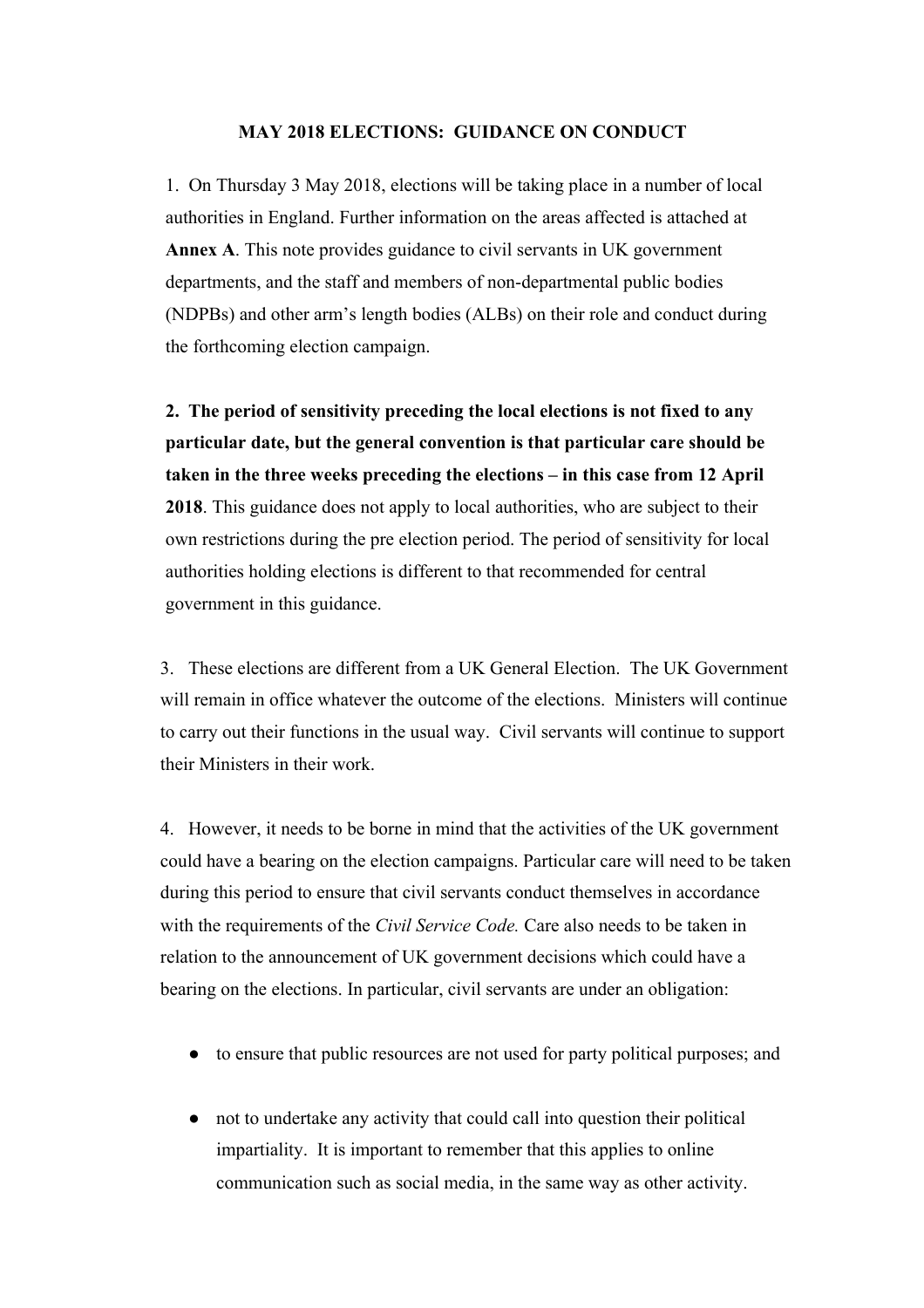## **General Principles**

5. The following general principles should be observed by all civil servants, including special advisers:

- particular care should be taken over official support, and the use of public resources, including publicity, for government announcements that could have a bearing on matters relevant to the elections. In some cases it may be better to defer an announcement until after the elections, but this would need to be balanced carefully against any implication that deferral could itself influence the political outcome. Each case should be considered on its merits;
- care should also be taken in relation to proposed visits;
- special care should be taken in respect of paid publicity campaigns and to ensure that publicity is not open to the criticism that it is being undertaken for party political purposes;
- there should be even-handedness in meeting information requests from the different political parties and campaigning groups; and
- officials should not be asked to provide new arguments for use in election campaign debates.

#### **Handling of requests for information**

6. There should be even-handedness in meeting information requests from candidates from the different political parties. The aim should be to respond to requests from candidates and campaigners as soon as possible. This also applies to requests from mayoral candidates.

7. Where it is clear that a candidate's request is an FOI request it must be handled in accordance with the Freedom of Information Act 2000. The Act requires public authorities to respond to requests promptly and in any event not later than 20 working days after the date of receipt. Where it is clear that it will not be possible to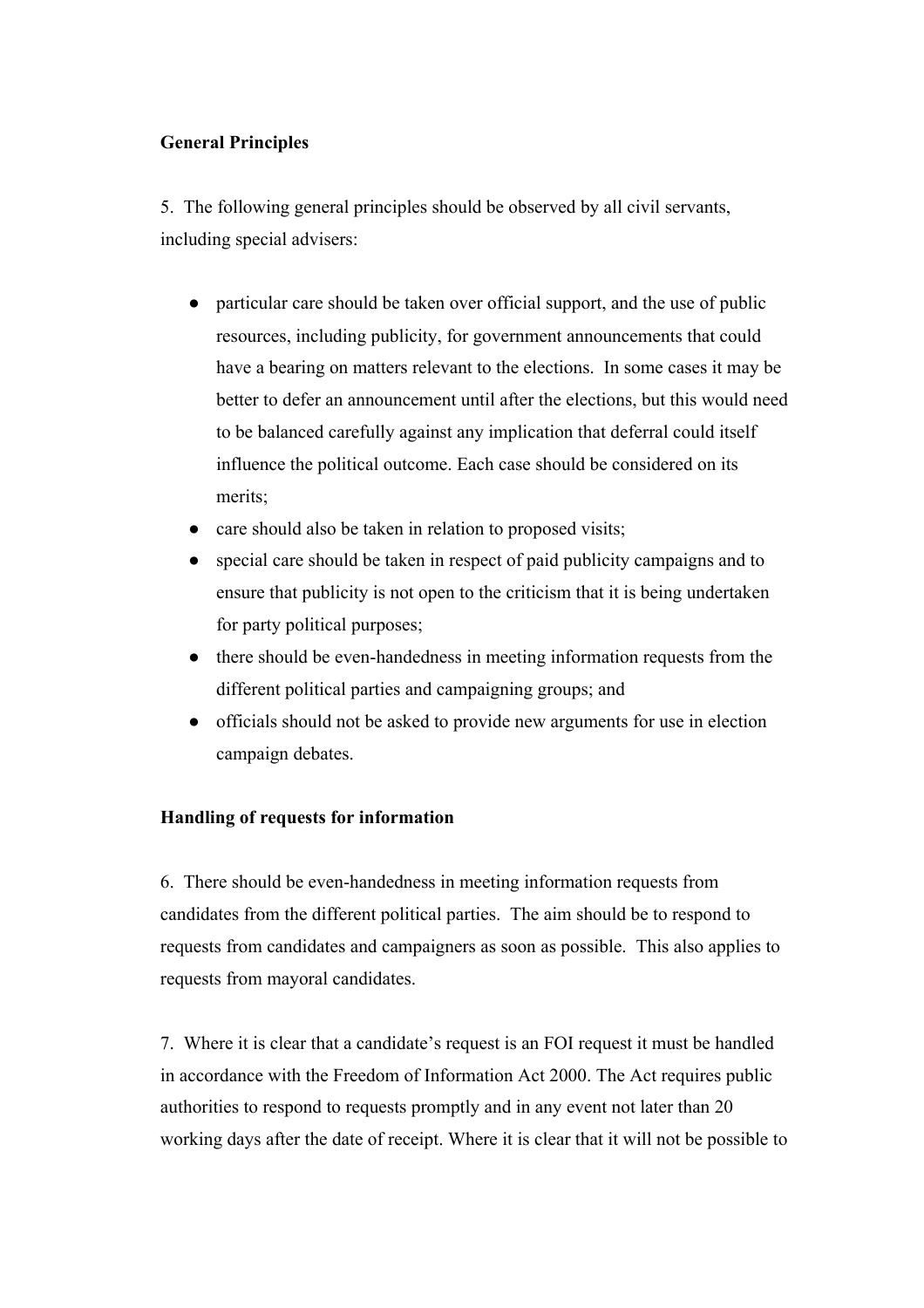provide a quick response, the candidate should be given the opportunity to refine the request if they wish so that it can be responded to more quickly.

8. Any enquiries from the media should be handled by Departmental Press Officers.

## **Ministerial Visits**

9. In this period, particular care should be taken in respect of proposed visits to areas holding elections. Official support must not be given to visits and events with a party political or campaigning purpose. In cases of doubt, further guidance should be sought from your Permanent Secretary's office or the Propriety and Ethics Team in the Cabinet Office (see paragraph 25 below for contact details).

#### **Announcements**

10. Similarly, national announcements by the UK government may have a particular impact on local areas, for example, the publication of policy statements which have a specific local dimension. Ministers will wish to be aware of the potential sensitivities in this regard and might decide, on advice, to postpone making certain announcements until after the elections. Obviously, this needs to be balanced carefully against any implication that deferral itself could influence the political outcome. Each case should be considered on its merits. Again, in cases of doubt, further advice should be sought.

#### **Public Consultations**

11. Public consultations with a particular emphasis on local issues, or impact on areas where local elections are being held, should generally not be launched during the period between 12 April and 3 May. If there are exceptional circumstances where launching a consultation is considered **essential** (for example, for safeguarding public health), advice should be sought from your Permanent Secretary's office and/or the Propriety and Ethics Team in the Cabinet Office.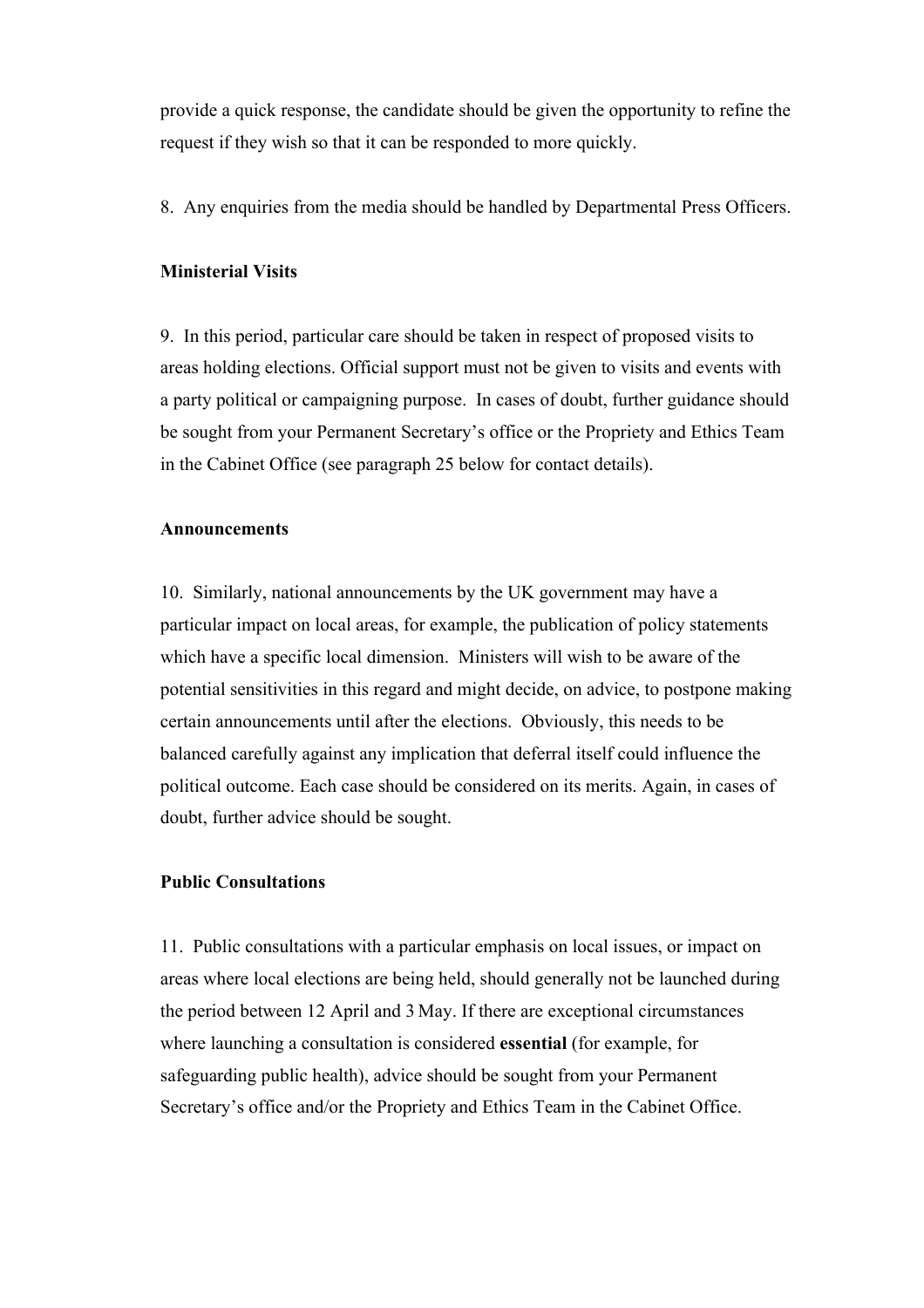If a consultation is on-going during this period, it should continue as normal. However, departments should avoid taking action that will compete with candidates for the attention of the public. This effectively means not undertaking publicity or consultation events for those consultations that are still in progress. During this period, departments may continue to receive and analyse responses. Departments should also consider extending consultation periods after the election to allow all parties sufficient time to respond. This is particularly important where a consultation will require the participation of local authorities, which are under their own preelection restrictions during this period.

#### **Communication Activities**

12. Government communicators should apply the principles set out above when planning and delivering communications activities that will take place during this period. Additional care should therefore be taken around press and marketing activity concerning local issues.

13. It is also important to take care with official websites and use of social media that will be scrutinised closely by the news media and the political parties during the election period. In cases of doubt, guidance should be sought from the Government Communications Service at the Cabinet Office (e-mail:

gcs.propriety@cabinetoffice.gov.uk )

## **Use of Government Property**

14. Government property should not be used by Ministers or candidates for electioneering purposes.

15. In the case of NHS property, decisions are for the relevant NHS body, but should visits be permitted to, for example, hospitals, it should be on the basis that there is no disruption to services and that the same facilities are available to all candidates. Care should also be taken to avoid any intrusion into the lives of individuals using the services. The decisions on the use of other local authority properties should be for those legally responsible for the premises. Where it is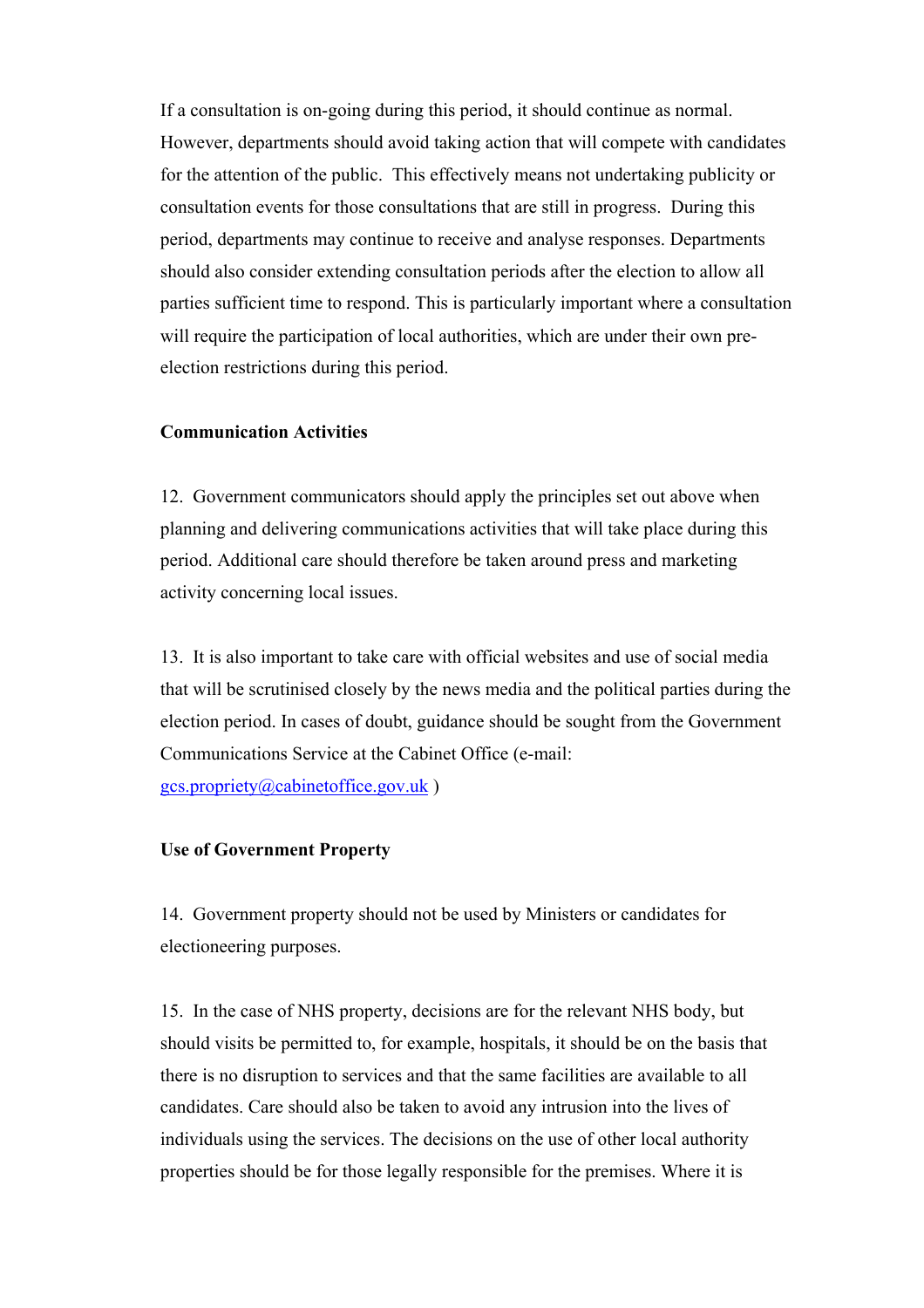decided to agree to such visits, the key principle is that the same facilities should be available to all candidates, and that there is no disruption to services.

#### **Statistical and Social Research Activities**

16. During the election periods, statistical activities should continue to be conducted in accordance with the Code of Practice for Official Statistics and the Pre-release Access to Official Statistics Order 2008 (and/or the equivalent Orders made by the Devolved Administrations in relation to devolved statistics), which should be read as though it is part of that Code. Regular pre-announced statistical releases (e.g. press notices or bulletin publications) will continue to be issued and published. The principles set out here are not about restricting commentary from independent sources, for example academics. It is for individual public bodies to apply this pre-election guidance within their own organisations, but in doing so they should not go beyond the principles set out in this document.

Social research activities should be in accordance with the Government Social Research (GSR) Code and supplementary guidance, including the GSR Publication Protocol. Requests for information should be handled in accordance with the principles set out in paragraphs 6-8 of this note and with the Code of Practice for Official Statistics. In cases of doubt, you should consult your departmental Head of Profession for Statistics (who should consult the National Statistician if clarity is required) or your departmental Head of Profession for Social Research. The Government Statistical Service Team can be contacted via Joe Cuddeford (email:joe.cuddeford@statistics.gov.uk) or the National Statistician's mailbox (national.statistician $@$ statistics.gov.uk), and the Government Economic and Social Research Team can be contacted via Emma Gordon (email:emma.gordon@hmtreasury.gsi.gov.uk ).

#### **Political Activities**

17. Political activity connected with local elections falls within the definition of **local** political activity.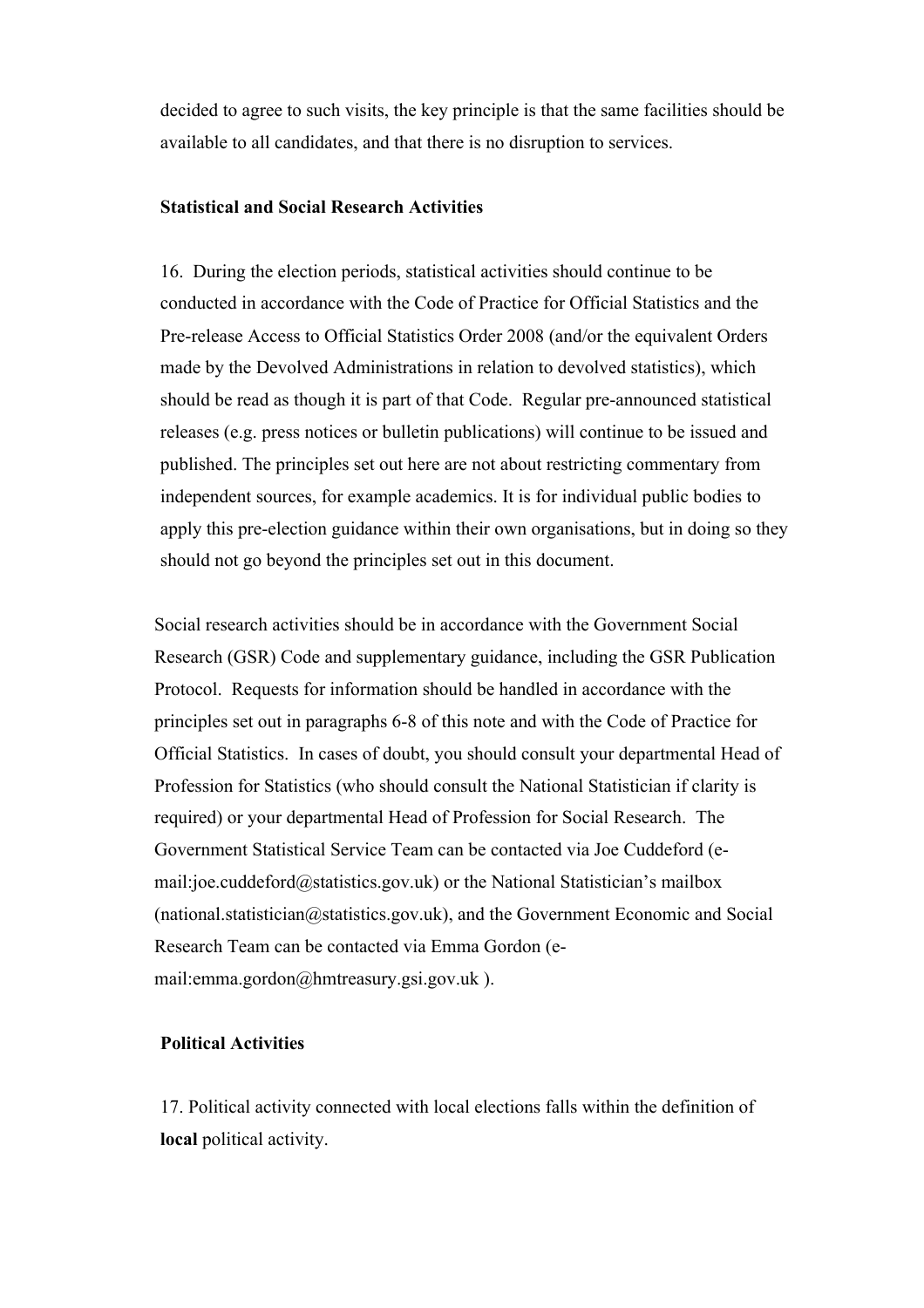18. Detailed guidance on the restrictions on civil servants' involvement in a private capacity in local political activities is set out in section 4.4 of the *Civil Service Management Code* (http://www.civilservice.gov.uk/about/resources/civil-servicemanagement-code), and in departmental staff handbooks.

# **Special Advisers**

19. The rules on special advisers' involvement in local (and national) political activities are set out in the *Code of Conduct for Special Advisers* (https://www.gov.uk/government/publications/special-advisers-code-of-conduct).

20. After consultation with their appointing Minister, special advisers who wish to take part in the local election campaign may do so in their own time. Official resources must not be used in support of the elections.

# **Non-Departmental Public Bodies (NDPBs) and other Arm's Length Bodies (ALBs)**

21. NDPBs and other ALBs spend public money, make public announcements, use government property and may employ civil servants. It is for individual public bodies to apply this pre-election guidance within their own organisations, but in doing so they should not go beyond the principles set out in this document. Sponsor departments must ensure that staff and board members of their NDPBs and other ALBs are aware of the guidance. Sponsor departments should be consulted in cases of doubt.

## **Further Advice**

22. In cases of doubt, in the first instance you should consult your Permanent Secretary's Office, or the Propriety and Ethics Team in the Cabinet Office (e-mail: proprietyandethicsteam@cabinetoffice.gov.uk .

**Cabinet Office** April 2018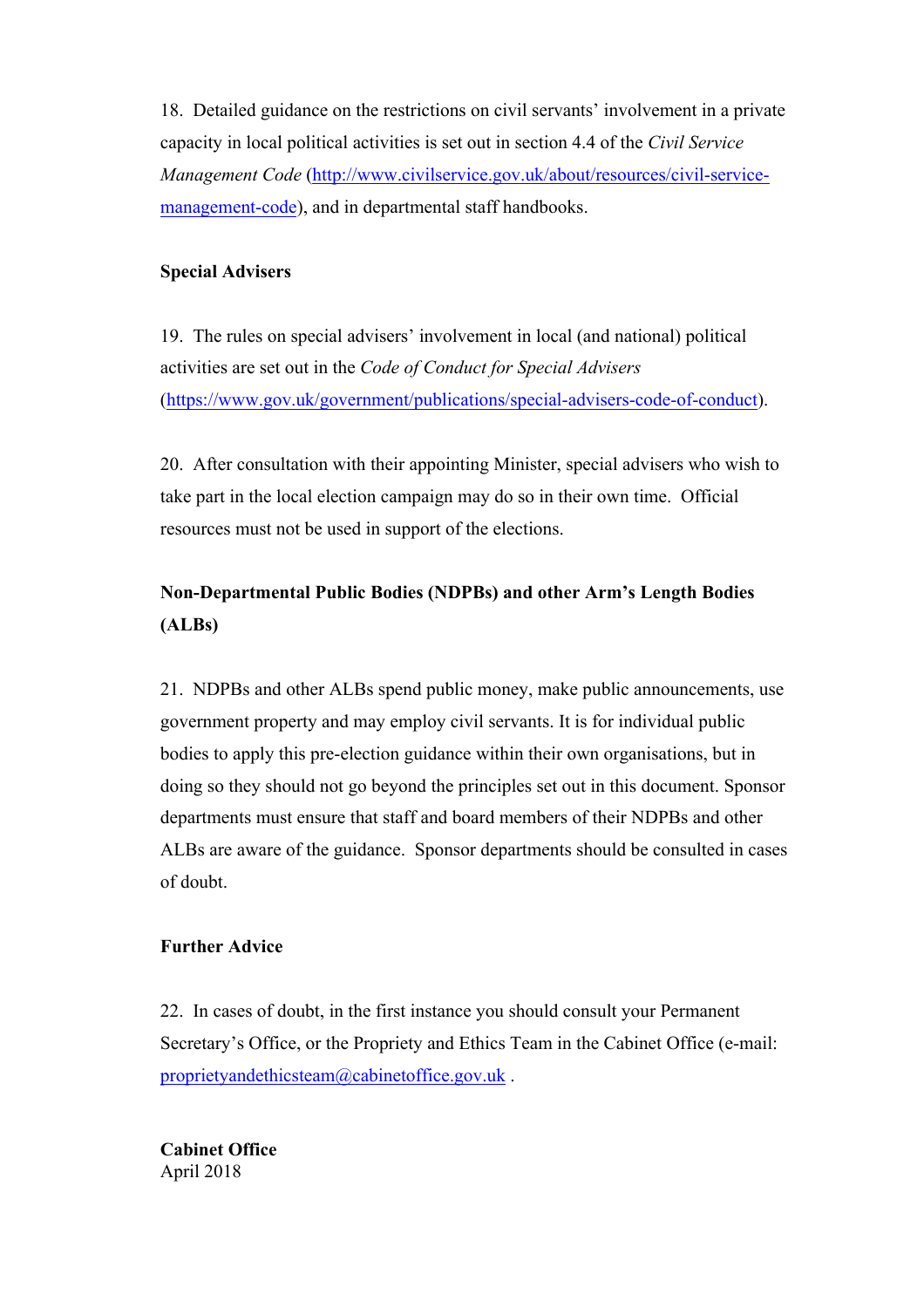#### **LIST OF LOCAL ELECTIONS 2018**

- **In England, local elections will be taking place in all 32 London Boroughs, 34 Metropolitan District Councils, 17 Unitary District Councils and 69 Shire District Councils**
- **In addition, a number of Mayoral elections will be taking place in London, as well as the elected Mayor of the Sheffield City Region.**

#### **London Boroughs**

**Barking and Dagenham Barnet Bexley Brent Bromley Camden Croydon Ealing Enfield Greenwich Hackney Hammersmith and Fulham Haringey Harrow Havering Hillingdon Hounslow Islington Kensington and Chelsea Kingston upon Thames Lambeth Lewisham Merton Newham Redbridge Richmond upon Thames Southwark Sutton Tower Hamlets Waltham Forest Wandsworth Westminster**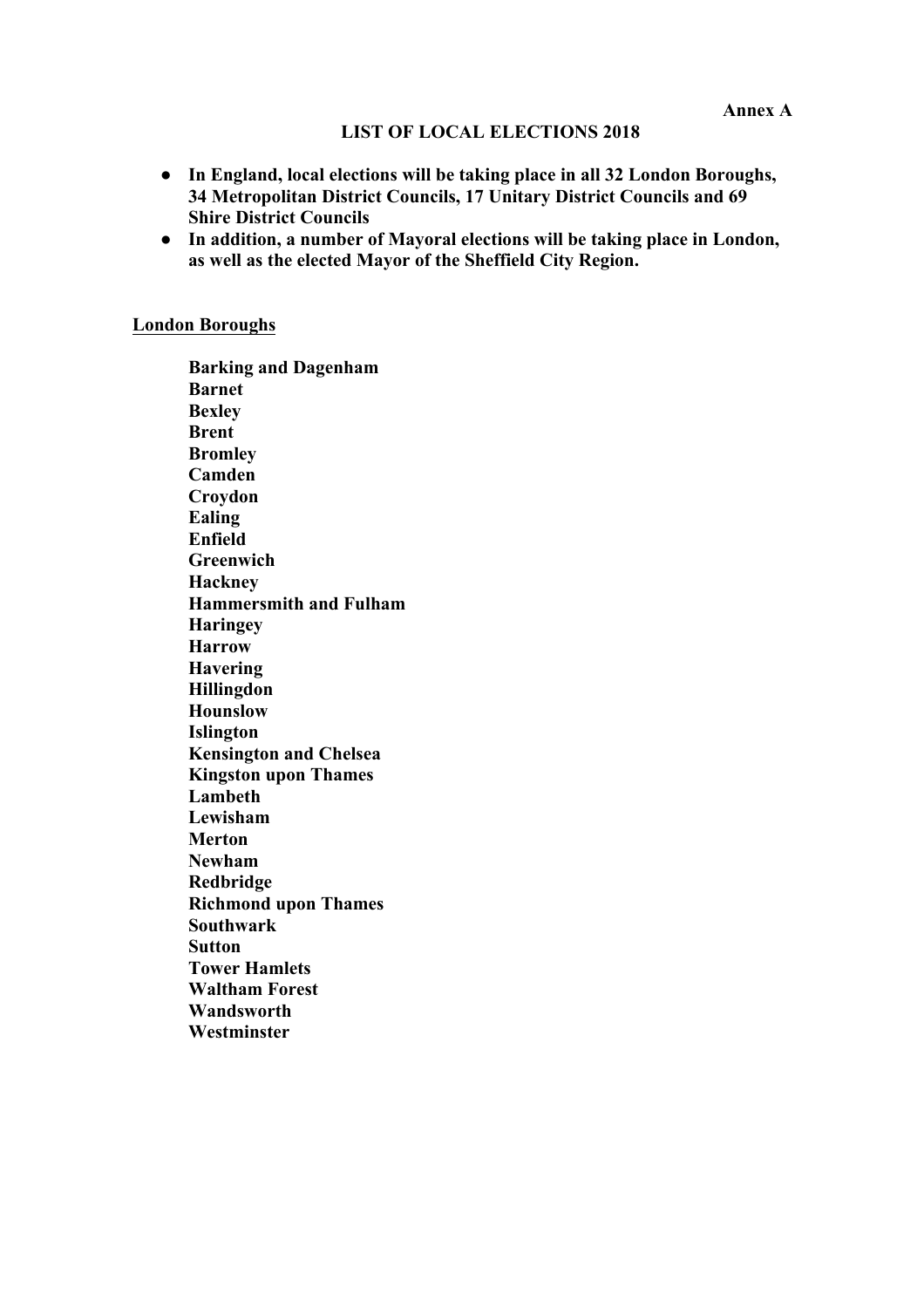#### **Metropolitan District Councils**

**Barnsley Birmingham Bolton Bradford Bury Calderdale Coventry Dudley Gateshead Kirklees Knowsley Leeds Liverpool Manchester Newcastle upon Tyne North Tyneside Oldham Rochdale St Helens Salford Sandwell Sefton Sheffield Solihull South Tyneside Stockport Sunderland Tameside Trafford Wakefield Walsall Wigan Wirral Wolverhampton**

#### **Unitary District Councils**

**Blackburn with Darwen Derby Halton Hartlepool Kingston upon Hull Milton Keynes North East Lincolnshire Peterborough Plymouth Portsmouth Reading Slough**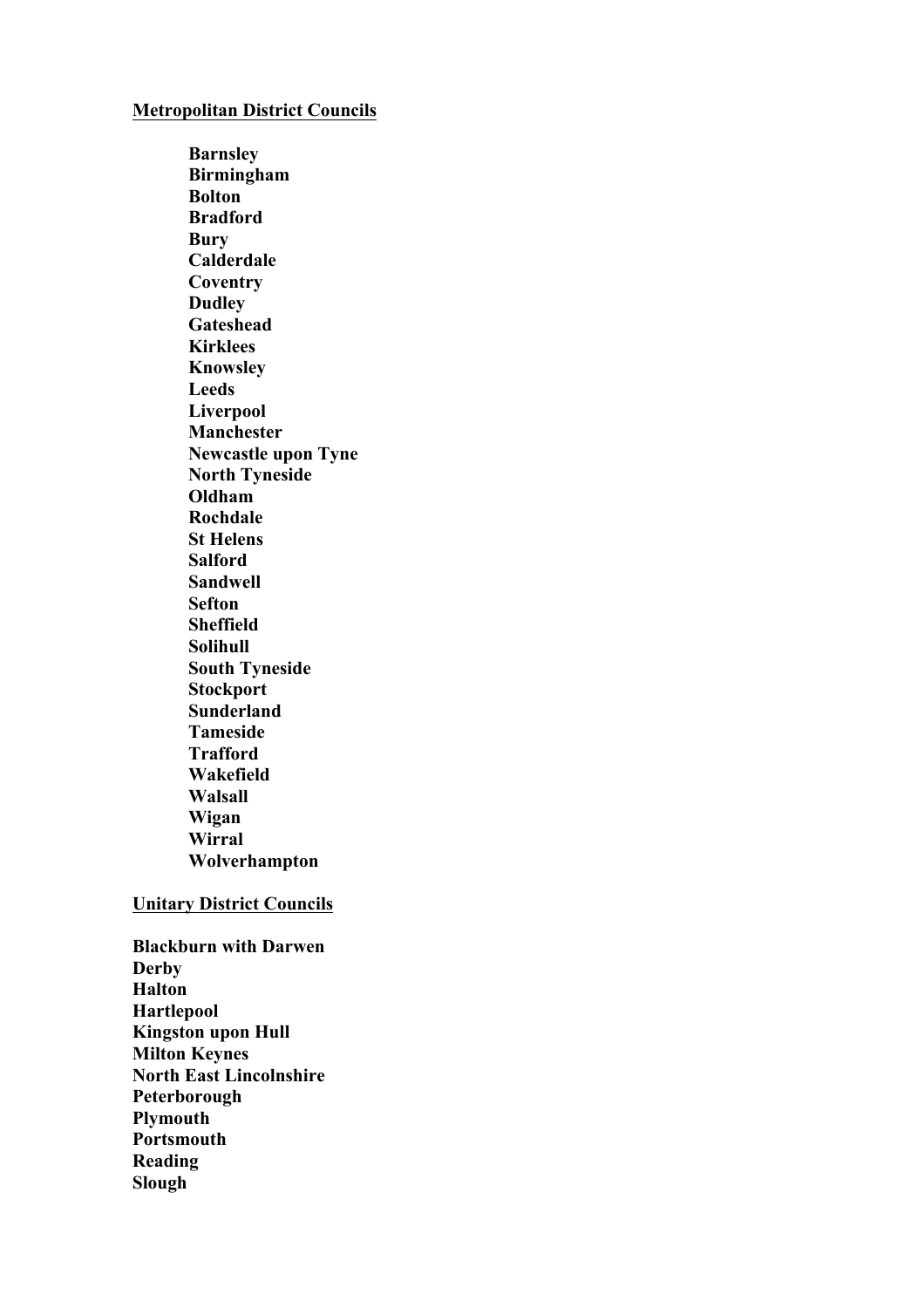**Southampton Southend-on-Sea Swindon Thurrock Wokingham**

#### **Non-Metropolitan District Councils**

**Adur Amber Valley Basildon Basingstoke and Deane Brentwood Broxbourne Burnley Cambridge Cannock Chase Carlisle Castle Point Cheltenham Cherwell Chorley Colchester Craven Crawley Daventry Eastleigh Elmbridge Epping Forest Exeter Fareham Gosport Great Yarmouth Harlow Harrogate Hart Hastings Havant Huntingdonshire Hyndburn Ipswich Lincoln Maidstone Mole Valley Newcastle-under-Lyme North Hertfordshire Norwich Nuneaton and Bedworth Oxford Pendle Preston**